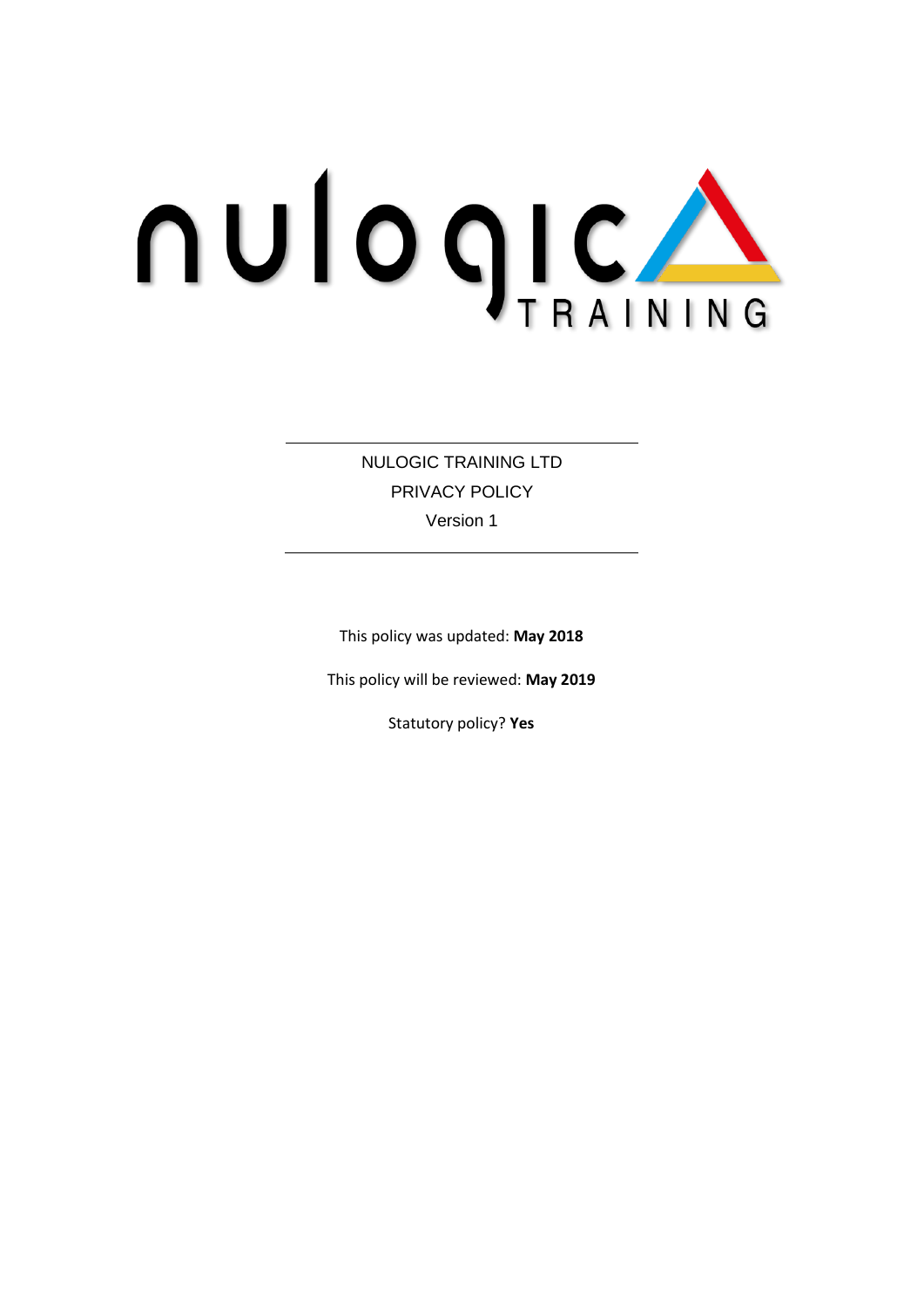## **CONTENTS**

|                | <b>CLAUSES SUBJECT</b> | <b>PAGE NO.</b> |
|----------------|------------------------|-----------------|
| 1 <sub>1</sub> |                        |                 |
| 2.             |                        |                 |
| 3.             |                        |                 |
| 4.             |                        |                 |
| 5.             |                        |                 |
| 6.             |                        |                 |
| 7 <sub>1</sub> |                        |                 |
| 8.             |                        |                 |
| 9.             |                        |                 |
|                |                        |                 |
|                |                        |                 |
|                |                        |                 |
|                |                        |                 |
|                |                        |                 |
|                |                        |                 |
|                |                        |                 |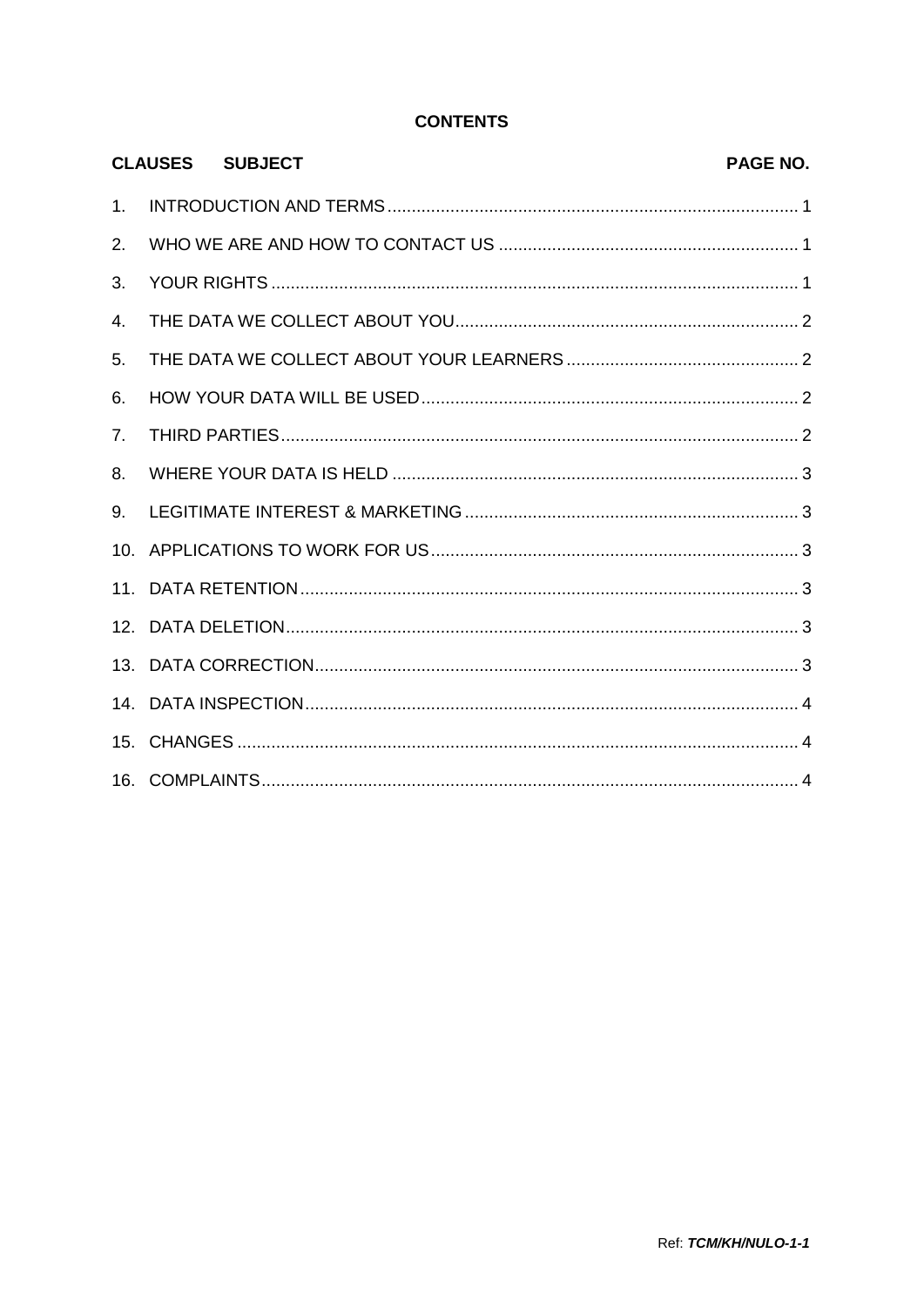## 1. **INTRODUCTION AND TERMS**

Nulogic Training Ltd ("We "or "us") are committed to protecting and respecting your personal data and privacy. This privacy policy relates to our use of any personal data we collect from you from any of our services. Whenever you provide such information, we are legally obliged to use your information in line with all applicable laws concerning the protection of personal data; including the Data Protection Act 1998 and 2018 (DPA), and The General Data Protection Regulation 2016 (GDPR) together, and with other subsequent laws "**Data Protection Laws**".

#### 2. **WHO WE ARE AND HOW TO CONTACT US**

2.1 For the purpose of the Data Protection Laws, the data controller is Nulogic Training Ltd, registered company number 10813962. If you want to request more information about our privacy policy or information regarding data protection you should contact us using the details provided below:

FAO: Privacy Officer Nulogic Training Ltd 311 Jewellery Business Centre 95 Spencer Street Birmingham B18 6DA

Email: [contact@nulogictraining.co.uk](mailto:contact@nulogictraining.co.uk)

Telephone: 01217 947140 and ask to speak to the Privacy Officer

# 3. **YOUR RIGHTS**

Under the Data Protection Laws your rights are:

- 3.1 **To be informed** We must make available this privacy notice with the emphasis on transparency over how we process your data.
- 3.2 **Access** You are entitled to find out what details we may hold about you and why.
- 3.3 **Rectification** We are obliged to correct or update your details.
- 3.4 **Erasure** This is also known as the request to be forgotten.
- 3.5 **Restrict processing** You have the right to 'block' or suppress the processing by us of your personal data.
- 3.6 **Data portability** You have the right to obtain and reuse your personal data that you have provided to us.
- 3.7 **Object** You have the right to object to us processing your data in relation to direct marketing and or profiling.
- 3.8 **Rights in relation to automated decision making and profiling** We do not use automatic decision making or profiling.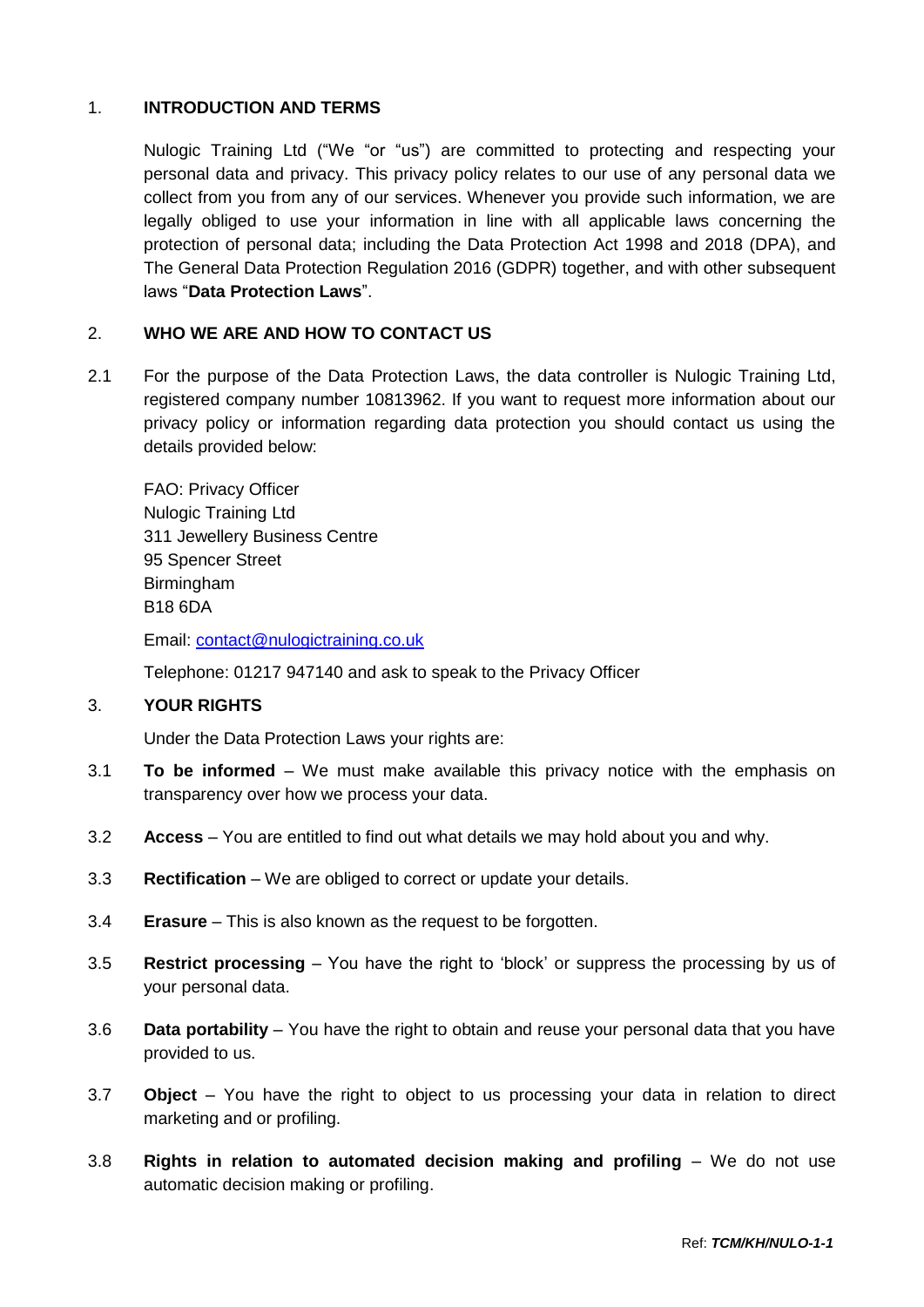# 4. **THE DATA WE COLLECT ABOUT YOU**

- 4.1 We collect and process Personal Data. Typically, the Personal Data we collect and process will include name, address and email address but we may collect and/or process other Personal Data from time to time. It also may include IP address and cookies of your visit to websites.
- 4.2 We only collect data from you directly.

#### 5. **THE DATA WE COLLECT ABOUT YOUR LEARNERS**

- 5.1 We collect and process Personal Data about your learners. Typically, the Personal Data we collect and process about your learners will include name, gender and date of birth but we may collect and/or process other Personal Data from time to time.
- 5.2 The Personal Data that belongs to the learner will be used for the purpose of internal reporting and for learner registration with Awarding Organisations.
- 5.3 The Personal Data that belongs to the learner will not be shared publicly. This includes personal data (i.e. first name **and** surname) combined with results obtained from completing a qualification with an Awarding Organisation.
- 5.4 Any images that are to be obtained containing a learner will only be done so with the prior consent of the parents/guardians of the learner in the form of a Waiver Form.

#### 6. **HOW YOUR DATA WILL BE USED**

- 6.1 We use information held about you to:
	- 6.1.1 ensure that content from our site is presented in the most effective manner for you and for your devices;
	- 6.1.2 provide you with information, products or services that you request from us or which we feel may interest you (where you have consented to be contacted for such purposes or by Legitimate Interest);
	- 6.1.3 carry out our obligations arising from any contracts entered into between you and us;
	- 6.1.4 allow you to participate in interactive features of our service when you choose to do so, e.g. asking a question through our website.
	- 6.1.5 carry out necessary maintenance to our infrastructure; and
	- 6.1.6 notify you about changes to our services
- 6.2 We also embrace the use of social media and may wish to process any comments made public by you.

#### 7. **THIRD PARTIES**

- 7.1 We will keep your information within the organisation except where disclosure is required or permitted by law or when we use third party service providers (data processors) to supply and support our services to you. We have contracts in place with our data processors. This means that they cannot do anything with your personal data unless we have instructed them to do so. They will not share your personal data with any organisation apart from us. They will hold it securely and retain it for the period we instruct.
- 7.2 Please see below the list which sets out the categories of recipients of personal data.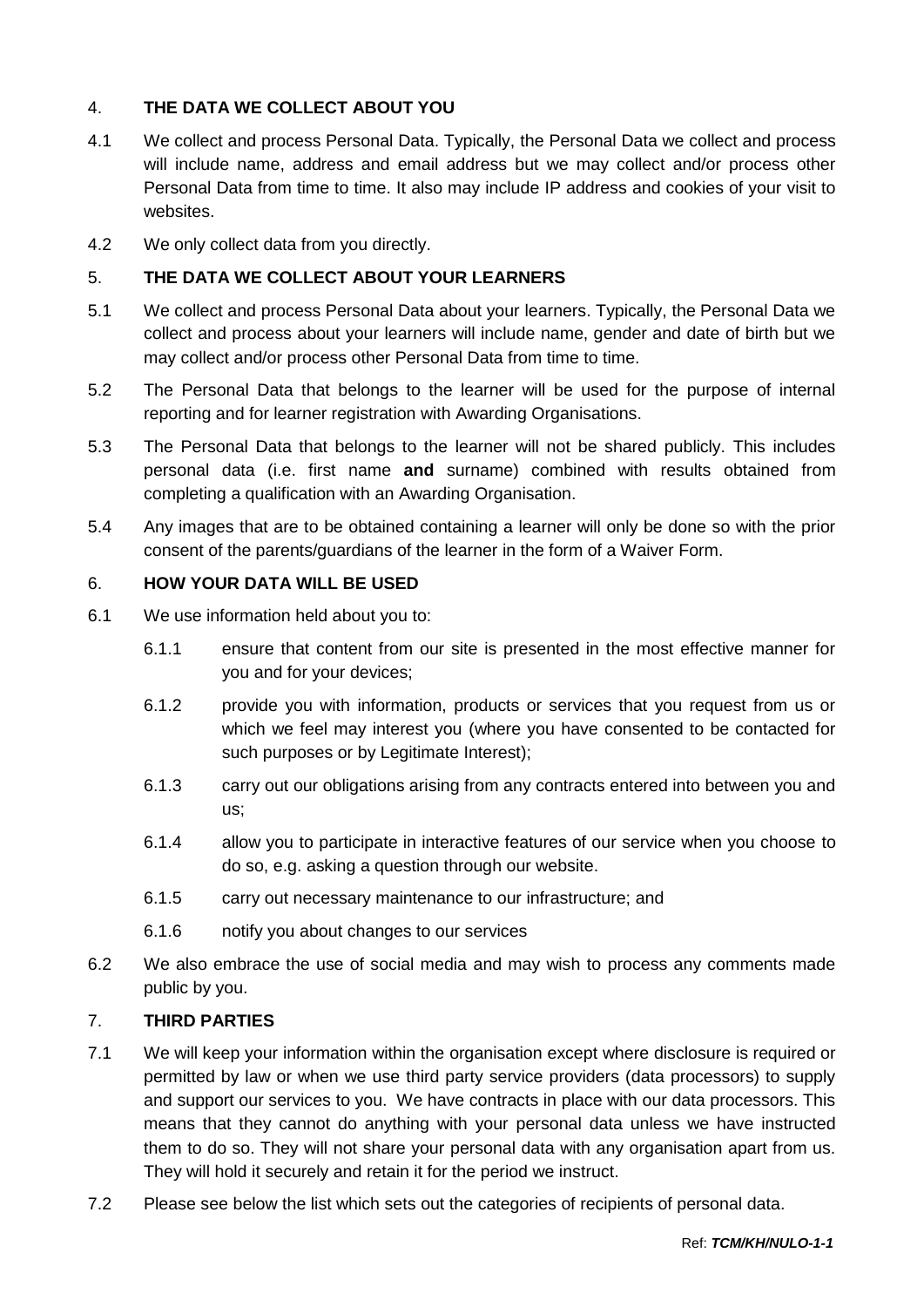| <b>SERVICE PROVIDED</b>           |  |  |  |
|-----------------------------------|--|--|--|
| <b>IT Support Services</b>        |  |  |  |
| Fmail Provider                    |  |  |  |
| Accountants                       |  |  |  |
| <b>Cloud Based Storage System</b> |  |  |  |
| Solicitors                        |  |  |  |

7.3 In addition third parties may provide us with Personal Data and they should only do so where the law allows them to.

## 8. **WHERE YOUR DATA IS HELD**

Any digital data that contains your Personal data is stored within the UK.

#### 9. **LEGITIMATE INTEREST & MARKETING**

- 9.1 Where we use Legitimate Interests we will record our decision and our method on making this decision.
- 9.2 If you are an existing contact or customer we will only contact you by postal and electronic means (e-mail) with information about services or goods which you have previously purchased from us or enquired about. If you are a new customer, and where we permit selected third parties to use your data, we (or they) will contact you by post or electronic means only if you have consented to this. You can choose to not receive these types of communication by contacting us.

#### 10. **APPLICATIONS TO WORK FOR US**

If you apply to work for us (directly or indirectly) in any role (including volunteers) we may receive data about you from third parties. In addition, we will keep the details of your application and any additional information provided to us by you or others during your application so that we can keep you informed of future opportunities that you may be interested in. If you do not wish for us to keep your details for this reason, please let us know by contacting us using the details provided in this policy.

## 11. **DATA RETENTION**

Our data retention policy is dictated by the Data Protection Laws and is available for inspection by submitting a written request using the contact details provided in this policy.

## 12. **DATA DELETION**

Under Data Protection Laws you have the right to erasure under specific circumstances. A request for your personal data to be deleted will be decided on a case by case basis and must be submitted in writing to the contact details provided in this policy.

## 13. **DATA CORRECTION**

We will correct or update your data without delay provided you make the request in writing to the contact details provided in this policy, clearly specifying which data is incorrect or out of date.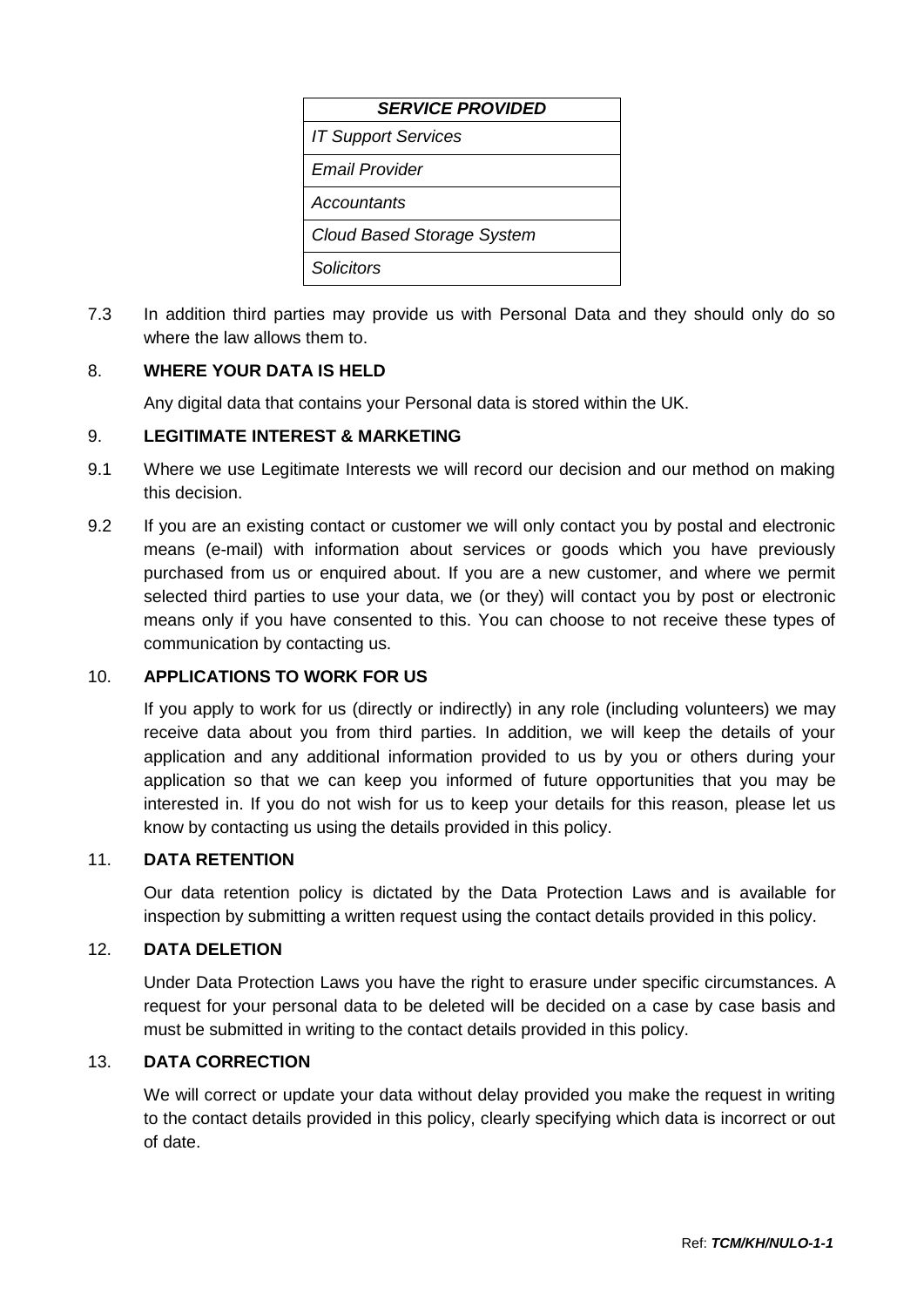## 14. **DATA INSPECTION**

- 14.1 We strive to be as open as we can be in terms of giving people access to their personal data. Individuals can find out if we hold any of their personal data by making a formal request under the Data Protection Laws. Such requests must be in writing to the contact details provided in this policy. If we do hold your personal data we will respond in writing within one calendar month of your request (where that request was submitted in accordance with this policy).
- 14.2 The information we supply will:
	- 14.2.1 confirm that your data is being processed;
	- 14.2.2 verify the lawfulness and the purpose of the processing;
	- 14.2.3 confirm the categories of personal data being processed;
	- 14.2.4 confirm the type of recipient to whom the personal data have been or will be disclosed; and
	- 14.2.5 let you have a copy of the data in an intelligible form.
- 14.3 Please note that you may need to provide identification in order to prove who you are to access your data.
- 14.4 If you agree, we will try to deal with your request informally, for example by providing you with the specific information you need over the telephone.
- 14.5 In the instance that we do not hold information about you we will also confirm this in writing at the earliest opportunity.

#### 15. **CHANGES**

We keep our privacy policy under regular review and you should check back regularly to ensure you are aware of changes to it. We may display this notice to you from time to time to help ensure you are aware of its contents.

#### 16. **COMPLAINTS**

You have the right to complain about the processing of your personal data. Please contact us using the details provided above. If you are still unsatisfied you have the right to complain to the [Information Commissioners Office.](http://www.ico.gov.uk/)